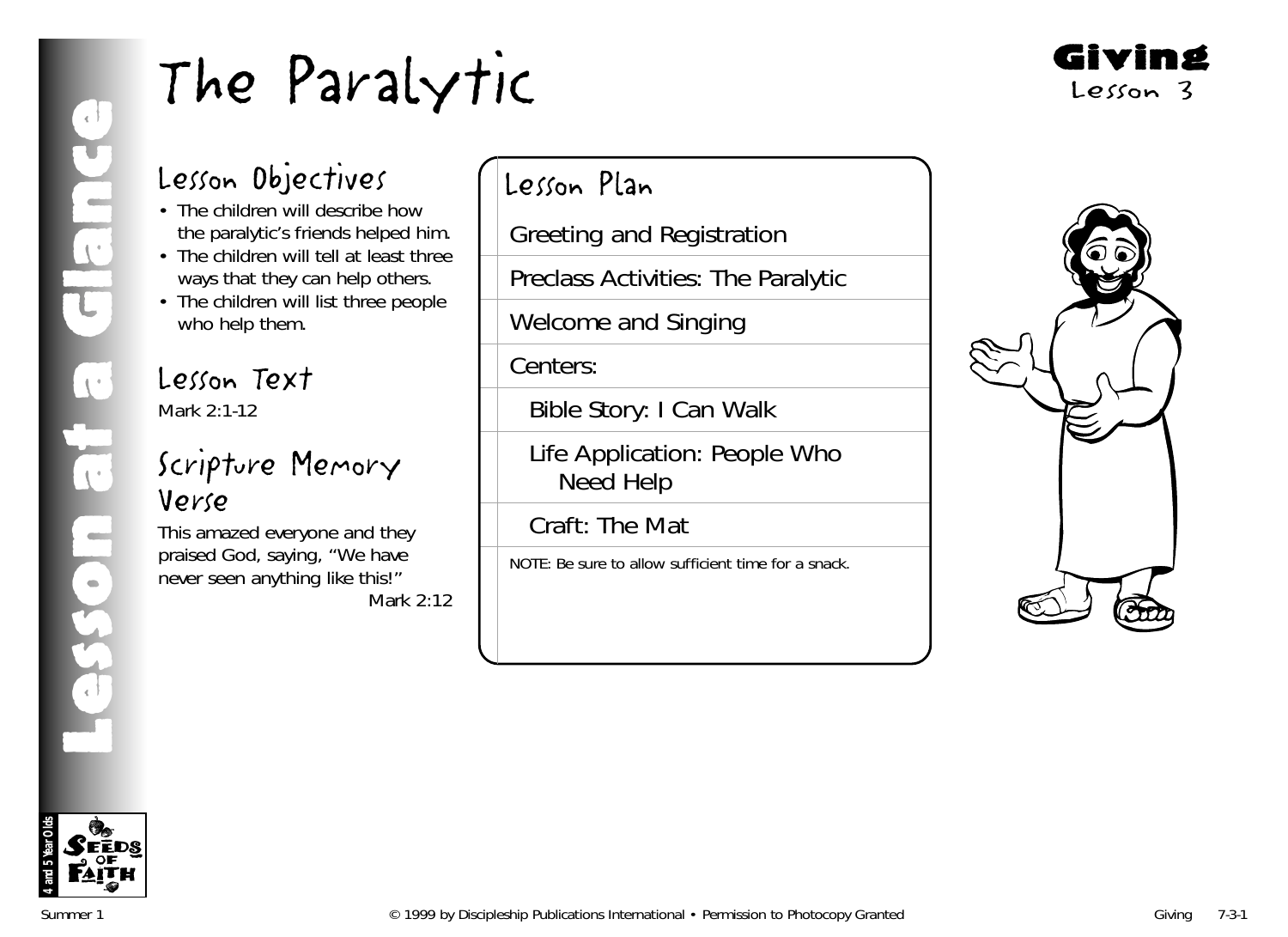

# The Paralytic

The children will create a picture to introduce them to the story of Jesus healing the paralytic.

# **Materials**

*For each child:*

- crayons or markers
- glue stick

*For the teacher:*

- magazines
- scissors

• butcher paper or poster board

- *Reproducible Pages:*
- Page A, 1 copy for each child

# Preparation

- 1. Cut out the fronts and backs of the paralytic from the copies of Reproducible Page A.
- 2. Cut out pictures from magazines of people who need help or need a friend. (For example, someone playing by themselves, someone who is sick, someone with a sad look on their face, someone who has a dirty shirt, etc.)

# Instructions

- 1. Give each child a front and back picture of the paralytic.
- 2. Have the children color the paralytic.
- 3. As the children work tell them: *We are learning about a man that Jesus helped. This man was paralyzed. He could not walk. Be sure to color the man with bright colors because this story has a very happy ending.*

Giving Lesson 3

- 4. After the children have colored both sides of the paralytic, have them glue the two sides together with the colored sides facing out.
- 5. Have the children choose a few magazine pictures and glue them to the butcher paper creating a mural.

# Conclusion

Talk about how the people on the mural look and how they might be feeling. Ask the children, *Do you think they need help? How can we help them?*

NOTE: Give the finished mural to the Life Application teacher.

# Teacher Tips

Parenting or children's magazines should have a good selection of pictures from which to choose.



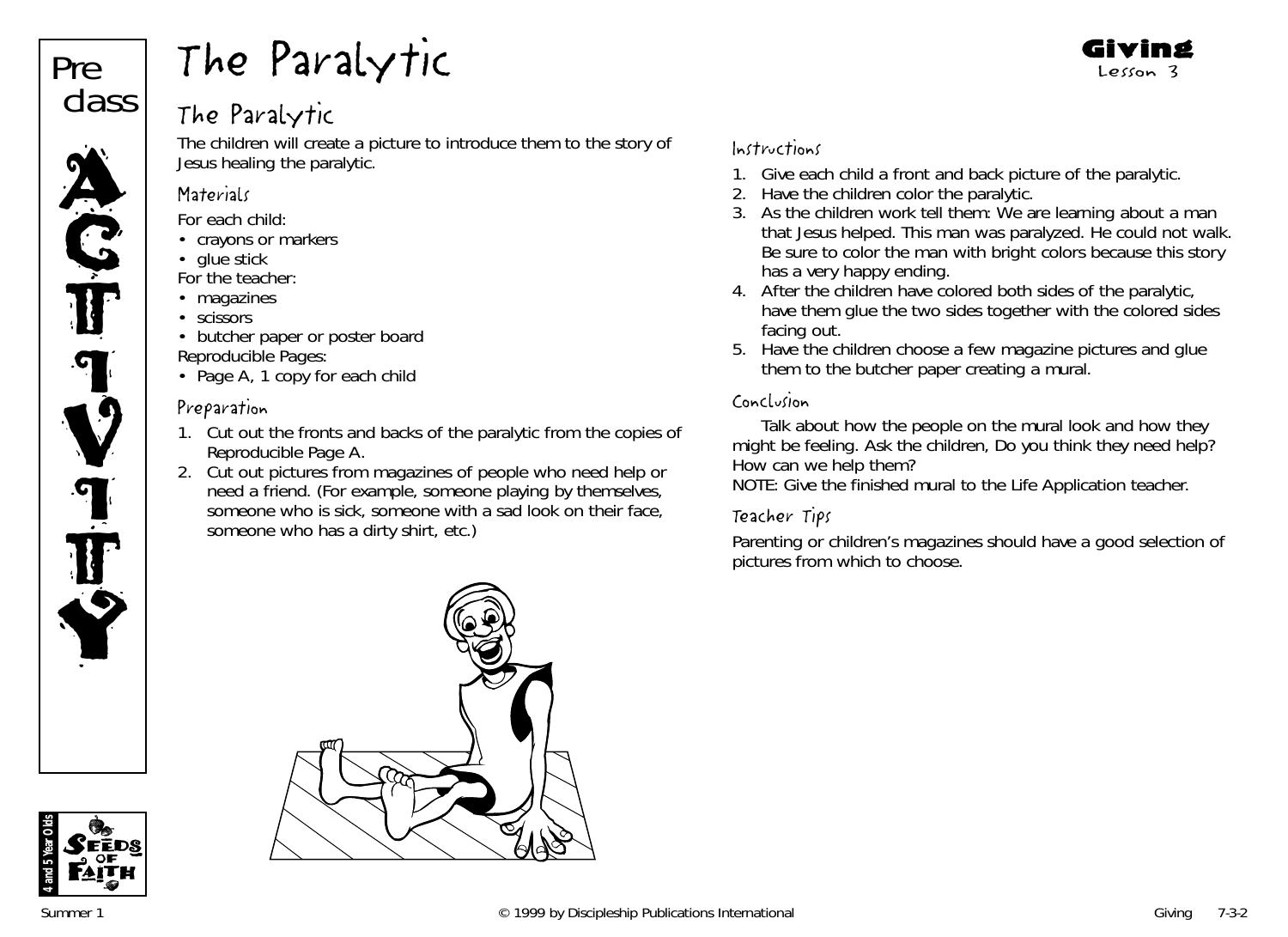# I Can Walk

The children will learn the story of the paralytic who was healed by Jesus.

#### Scripture Memory Verse

This amazed everyone and they praised God, saying, "We have never seen anything like this!" *Mark 2:12*

#### Lesson Text

Mark 2:1-12

#### **Materials**

*For the teacher:*

- Bible
- 1 large, strong towel
- 2 rolls of toilet paper
- robe
- scarf

## Preparation

Familiarize yourself with the story.

## Instructions

Put the robe and the scarf on. Open your Bible and place it in your lap.

*Today we're going to hear a story from the book of Mark. It is a story about a man who was paralyzed, that means he couldn't walk and he probably couldn't move his body at all. His friends helped him to get help from Jesus.*

*I'm going to need your help to tell the story. Who would like to pretend to be the man in the story who can not walk?* Pick a child and have him lie down on the large towel. Ask the other children to wrap toilet paper around the child's knees, calves and feet. Take some time to explain to the children what it means to be paralyzed.

**4 and 5 Year Olds FEDS** 

Open your Bible and begin to tell the story. *One day in Capernaum, Jesus was inside a house teaching people about God. The house got so crowded with people that no one else could fit inside. There was no room even near the door.*

*There were five men who were good friends. One of the men was very sick. He was paralyzed.* Tell the child on the mat to pretend that he cannot move. Ask him, *How does it feel? Sometimes when we are sick we need help from other people. This man was very sick and needed a lot of help.*

Giving Lesson 3

*The four men carried their sick friend on a mat to meet Jesus because he could not walk. They knew that Jesus would help him but they couldn't get in the house because there were so many people. Listen to what they did. Since they could not get him to Jesus because of the crowd, they made an opening in the roof above Jesus and, after digging through it, lowered the mat the paralyzed man was lying on. (Mark 2:4)*

*How did they get their sick friend to see Jesus? That's right, they carried him to the roof. Then they dug a hole and lowered him into the house to see Jesus. How do you think his friends carried him?* (gently, lovingly, carefully*) Let's each take a corner and carry John around in a circle just like those men carried their friend. Now, let's make sure we do it the same way that they did, very carefully.* Help them grab the corners and sides of the towel and lift the child off the ground. Walk in a small circle and then set the child down gently. *This is how the paralytic's friends helped him to get to Jesus.*

*Next, they made a hole in the roof so that he could get to Jesus. Let's pretend that we are digging a big hole in the roof!* Have the children pretend to dig with their hands. Say to the children. *Let's pick up John and pretend to lower him down through the hole in front of Jesus!* Help the children to lift the child on the mat and gently rest him down again as if lowering him in front of Jesus.

*We did it, he made it to Jesus! Who helped him get to Jesus? That's right. His friends helped him. Would you like to hear how the story ends? When Jesus saw the paralytic and his friends, he knew that they believed and had faith that Jesus could help them. He said to the paralytic: "I tell you, get up, take your mat and go home." (Mark 2:11)*

*That is just what the paralytic did! He got up.* (Help the child stand up and unwrap his legs.) *He picked up his mat.* (Hand the child the towel.) *And he walked! (*Have the child smile and walk away, waving.)

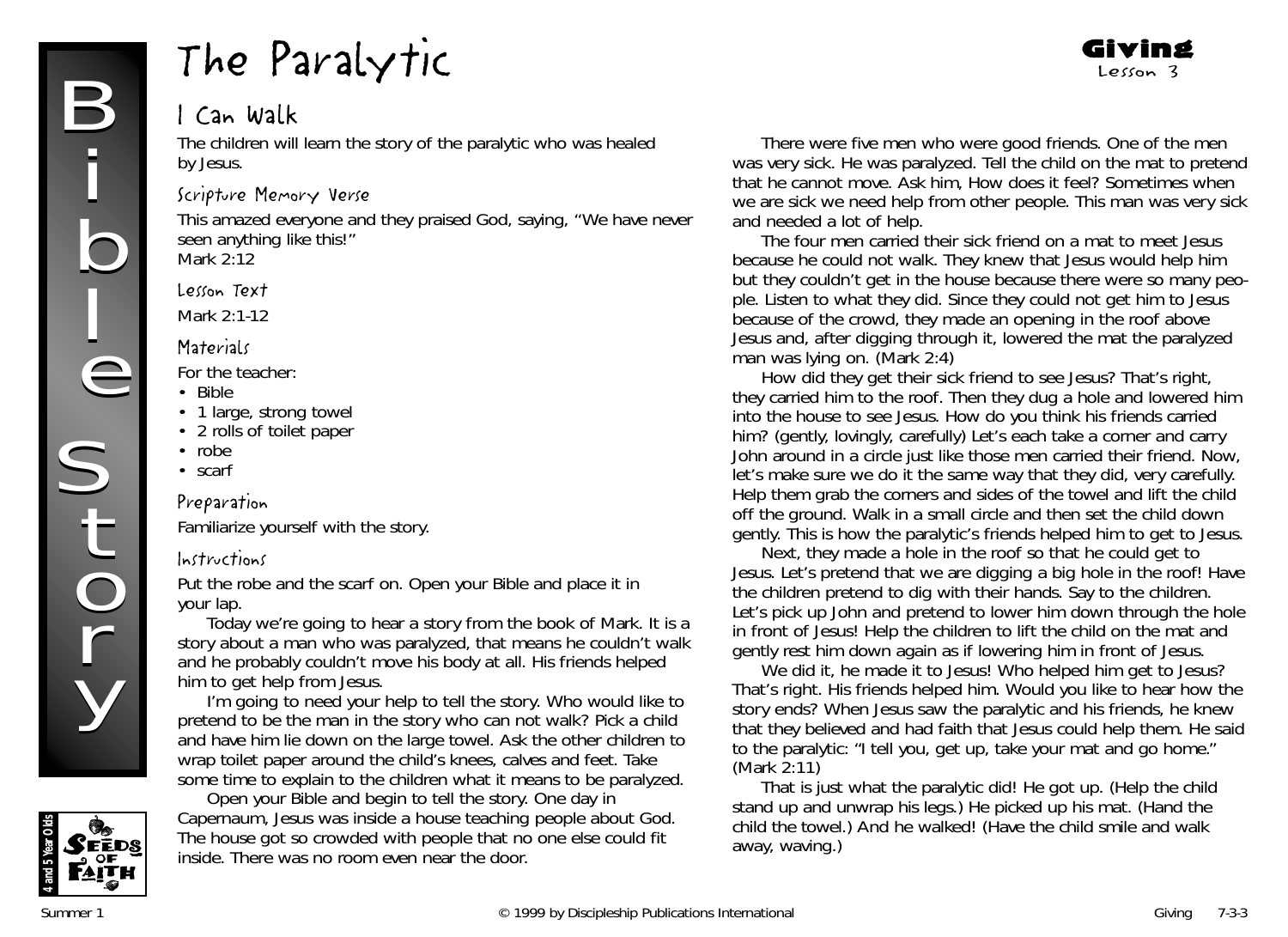*Everyone in the crowded house saw what happened. The story ends with our scripture memory verse, Mark 2:12. Let's say it together: "This amazed everyone and they praised God saying, 'We have never seen anything like this!'"* (Repeat the scripture a few times with the children.)

*Isn't it amazing? Jesus helped the man to walk! But without his friends, he never would have been able to get close to Jesus. His friends helped him so much, didn't they?*

#### Conclusion

Ask the children the following questions as a review:

How many friends helped the paralytic? (four)

How did they help him? (Carried him, cut a hole in the roof, lowered him to Jesus.)

Why was the house so crowded? (Jesus was teaching there, a lot of people were there to learn.)

How did they get the paralytic in the house? (They made a hole in the roof and lowered him in.)

*We can be great friends to others just like the paralytic's friends. We can bring people to Jesus too, by bringing them to church. We can also show them Jesus by being kind, by helping them and by loving them.*

## Teacher Tips

• Choose a small child to be the paralytic so he will be easier to carry.

Giving Lesson 3

- Be sure to show the children how to gently carry and set down the child on the towel.
- If you would prefer, use a doll for the carrying demonstration.





 $\bf{I}$ 

B

j<br>h

j<br>b<br>l

e e

**S** 

S<br>S

t  $\boldsymbol{0}$  $\mathbf{l}$ 

t  $\boldsymbol{0}$ r

y

y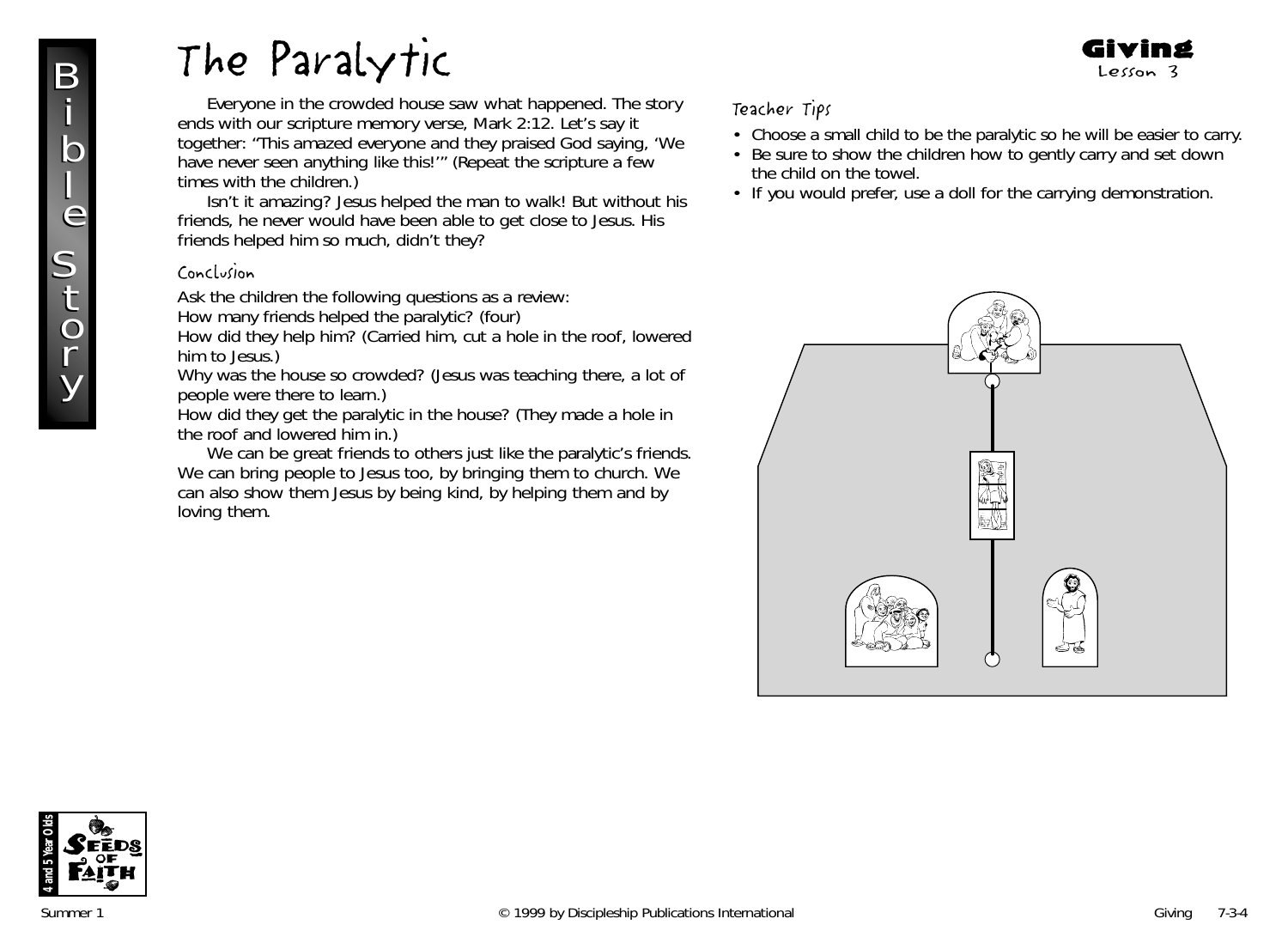# People Who Need Help

The children will discuss different ways that they can help people.

# Scripture Memory Verse

This amazed everyone and they praised God, saying, "We have never seen anything like this!" *Mark 2:12*

# **Materials**

ife

 $\boldsymbol{\mathcal{L}}$ 

P

P

L

I

C

A

T

I

O

N

*For the teacher:*

- 2 paper plates
- 1 craft stick
- markers or crayons
- any other decorative items
- mural from the Preclass Activity
- stapler

#### Preparation

- 1. Draw a happy face on the back of one plate and a sad face on the back of the other.
- 2. Staple the two plates together, back to back, with the craft stick in between like a lollipop. See Figure A.

## Instructions

- 1. Point to the mural and say to the children: *Look at these pictures. All of the people in these pictures need something. Let's figure out what they need.*
- 2. Give the plate faces to a child in the group.
- 3. Point to a person on the mural and ask the child with the plates what she thinks the person needs. *What do you think is wrong with this person? Is she happy or sad?* Have the child hold up the sad face. *How can we help her? How will she feel after we help her?* Have the child hold up the happy face.
- 4. Go through the pictures on the mural one at a time, discussing each picture and giving the plate faces to a different child each time.

# Scripture Memory Activity

Say the memory scripture to the children. Practice saying it all together in three different ways:

- Very excited.
- All holding hands.
- In groups of 4 (like the paralytic's friends) saying it one group at a time.

*What happened that amazed everyone?* (Jesus healed the man who couldn't walk.)

*The scripture says that the people praised God. Do you know what 'praised' means? If I praise a person I tell them how great they are. When we praise God it means that we tell him that we think he is great!*

#### Conclusion

*When we help people it makes them happy and it makes us happy. It also makes God happy because it helps people to learn that he loves them. We want everyone to know that God loves them.*

Say a short prayer with the children praising God and asking him to make you and the children good helpers for other people.

## Teacher Tips

- Be ready to give the children ideas about what people in the pictures may need.
- Don't try to go over all of the faces on the mural if there are a lot of them.



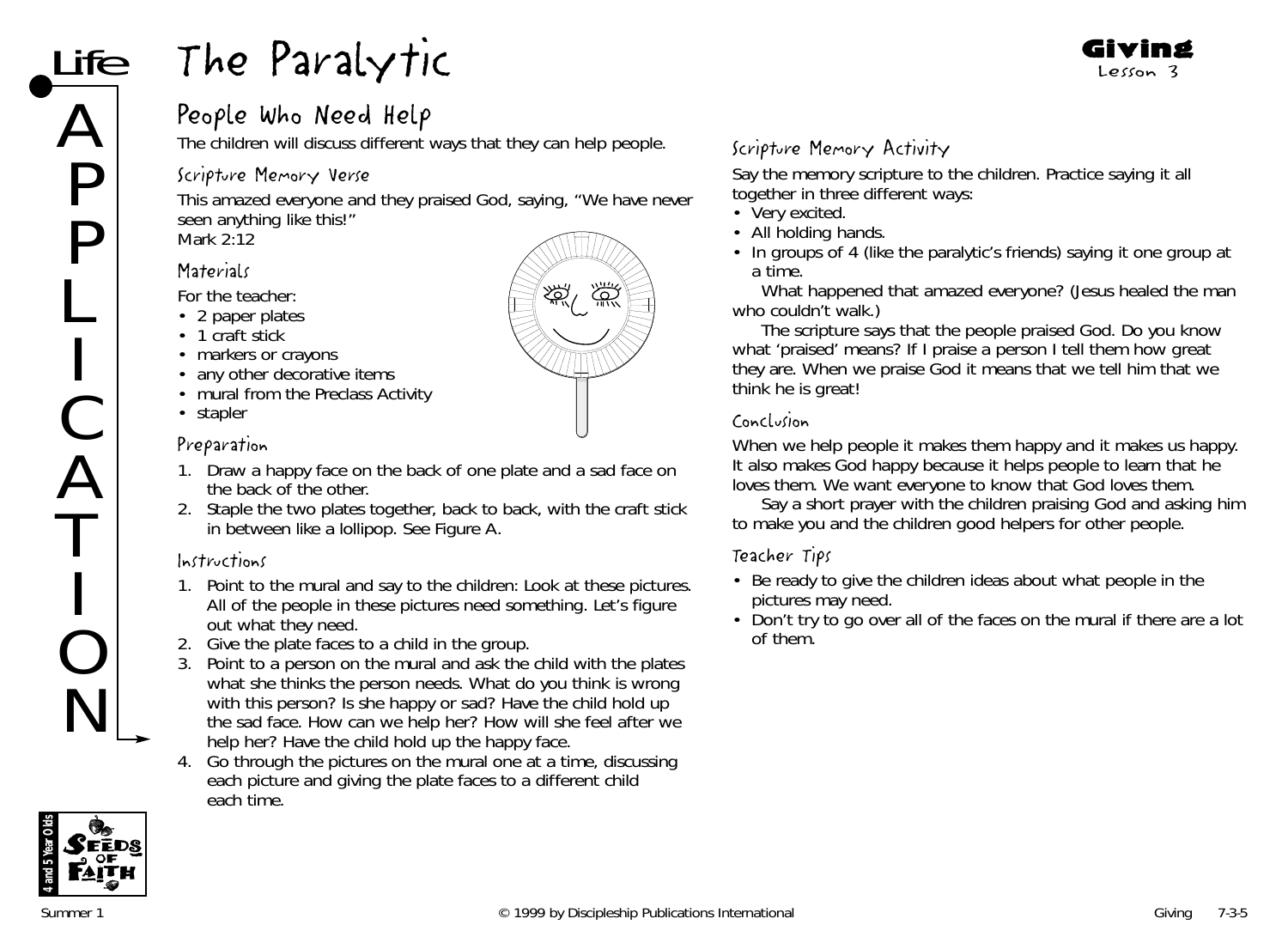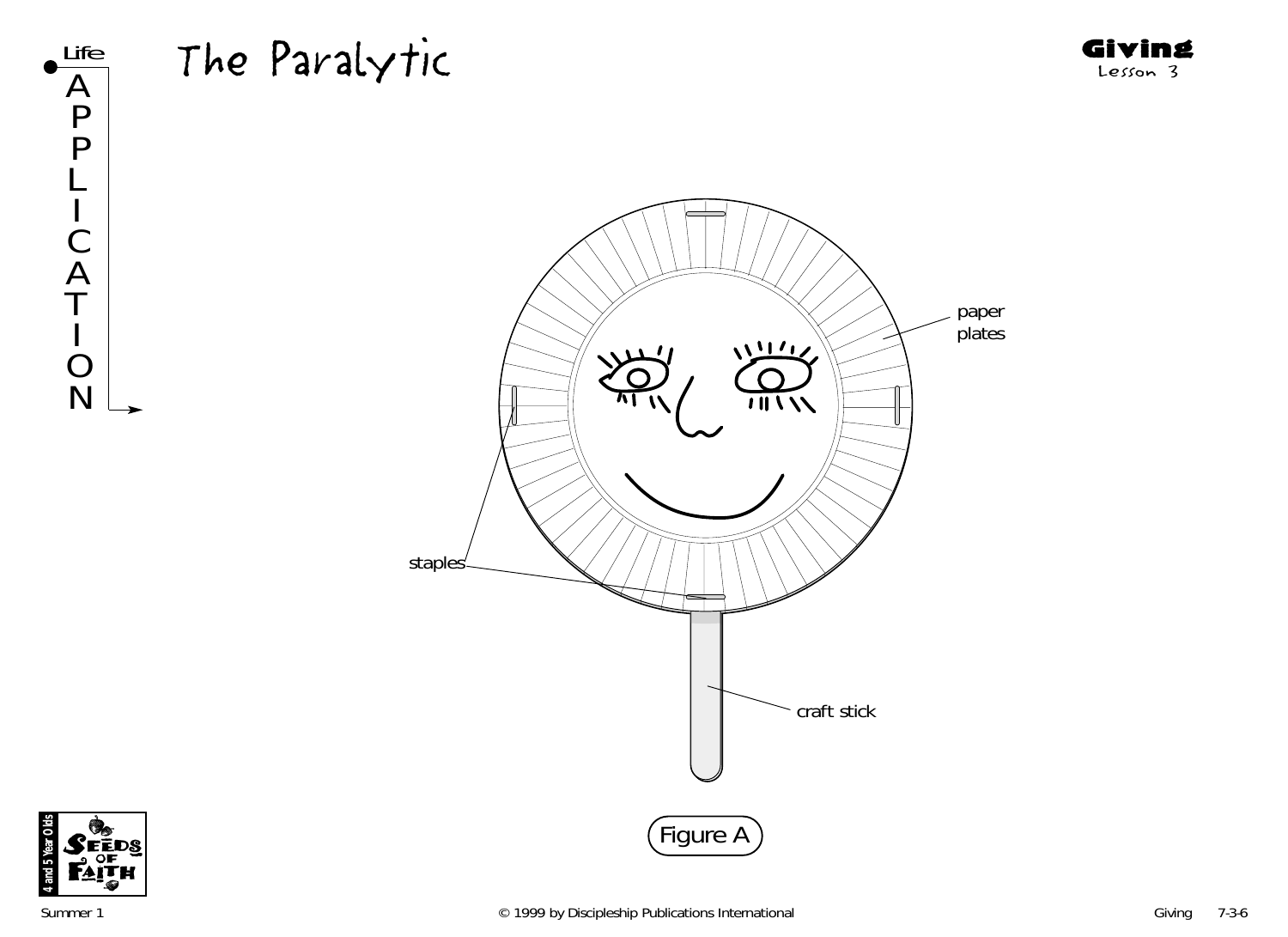

# The Mat

The children will make a mat to remind them of the paralytic whom Jesus helped. The children will also be reminded of who helps them.

# **Materials**

*For each child:*

- 1 piece of blue construction paper
- glue stick
- crayons

*For the teacher:*

- ruler
- scissors
- fine tip marker
- colored construction paper (not blue)
- tape

*Reproducible Pages:*

- Page B, 1 copy for each child
- Page C, 1 copy for each child

## Preparation

- 1. Cut out the friendship boxes and scripture text boxes from the copies of Reproducible Page B.
- 2. Cut out the paralytic from the copies of Reproducible Page C.
- 3. Prepare a "mat" for each child as follows:
	- A. Measure and draw a  $1\frac{1}{2}$  border around the edge of the construction paper, as shown in Figure A. NOTE: This will be the back of the mat.
	- B. Fold the page vertically so that the border is visible.
	- C. Measure and cut five 4" x 1" slits as shown in Figure B.
- 4. Cut five 11/2" x 6" strips of colored construction paper for each child.
- 5. Make a model of the craft following the instructions.

# Instructions

- 1. Give each child a piece of blue construction paper and six colored construction paper strips.
- 2. Help the children to weave the strips in and out of the blue paper within the border. NOTE: Alternate weaving the strips, one strip starting on top of the paper and the next strip starting underneath the paper. See Figure C.
- 3. Place tape on the top and bottom of the strips to hold them in place. See Figure D.
- 4. Have the children glue the boxes to their papers as follows. See Figure E.
	- A. Have the children turn their papers over and align the paper vertically.
	- B. Have them glue three friendship boxes to the sides of the mat.
	- C. Have them glue the scripture text boxes across the top of the paper.
- 5. Give each child a paralytic and have the child glue him to the middle of the mat.
- 6. Give the children crayons to color the paralytic.
- 7. As the children color, talk with each of them to identify three friends who help them learn about God. Write their responses in each friendship box (for example: Mom, teacher, classmate).

## Conclusion

Have the children share with the group about the people who help them learn about God.

## Teacher Tips

- Some children will need more help with the weaving of the mat than others. Let those that can do the weaving well, help other children.
- Be encouraging to the children as they are making their best efforts.
- Use pinking shears to cut out the friendship and scripture text boxes.

**4 and 5 Year Olds**





Friends Help! Penni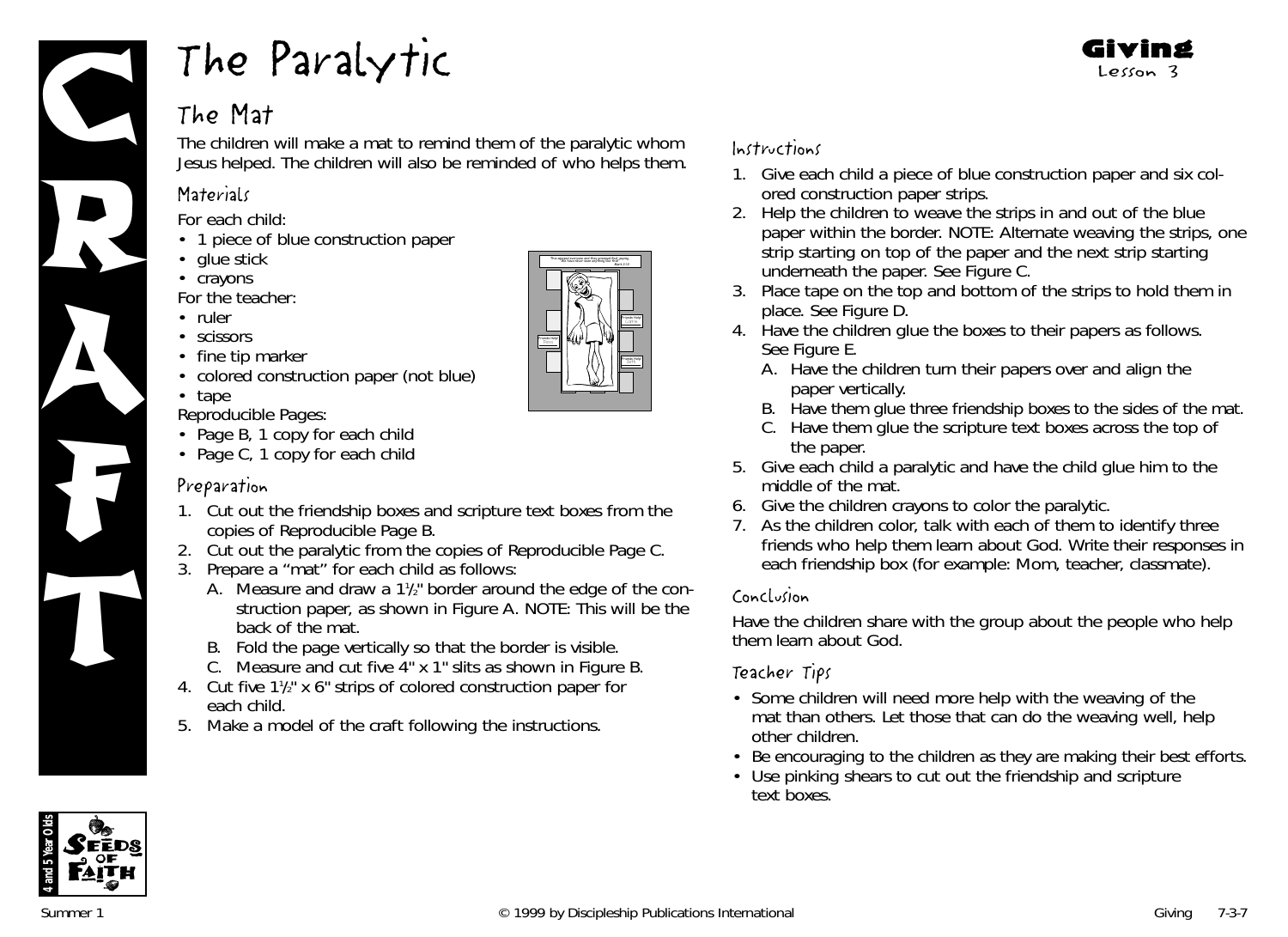

Giving Lesson 3



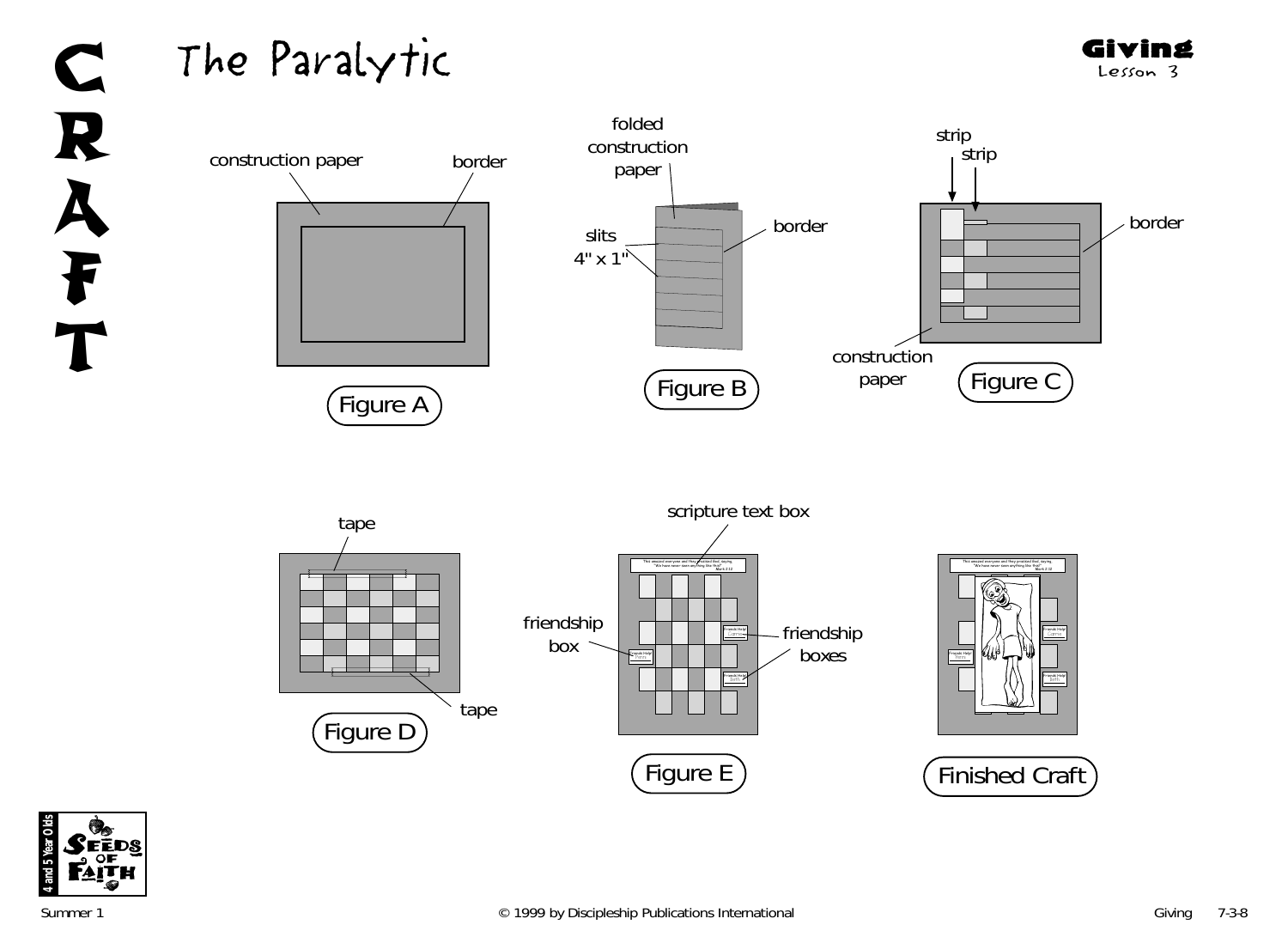# **4 and 5 Year Olds**  $\mathcal{S}$ eēds **АІТН**

Pre class



# Lesson Objectives

- The children will describe how the paralytic's friends helped him.
- The children will tell at least three ways that they can help others.
- The children will list three people who help them.

# Lesson Text

Mark 2:1-12

# Scripture Memory Verse

This amazed everyone and they praised God, saying, "We have never seen anything like this!"

*Mark 2:12*

# Helping People

The children will create a picture reminding them of the story of Jesus healing the paralytic.

# *For each child:* • crayons or markers

- glue stick *For the teacher:*
- magazines
- scissors

**Materials** 

• butcher paper or poster board

## Preparation

Cut out pictures from magazines of people who need help or need a friend. (For example, someone playing by themselves, someone who is sick, someone with a sad look on their face, someone who has a dirty shirt, etc.)

Lesson Plan

Centers:

Greeting and Registration

Welcome and Singing

Preclass Activities: Helping People

Game: Helpful Friends Relay

NOTE: Be sure to allow sufficient time for a snack.

Craft: Lower Him Down!

## Instructions

Have the children choose a few magazine pictures and glue them to the butcher paper creating a mural.

## Conclusion

Life Application: People Who need Help

Talk about how the people on the mural look and how they might be feeling. Ask the children: *Do you think they need help? How can we help them?* NOTE: Give the finished mural to the Life

Application teacher.

# Teacher Tips

- Parenting or children's magazines should have a good selection of pictures from which to choose.
- The children may want to draw pictures on the mural of people needing help.

# The Paralytic

#### Giving Lesson 3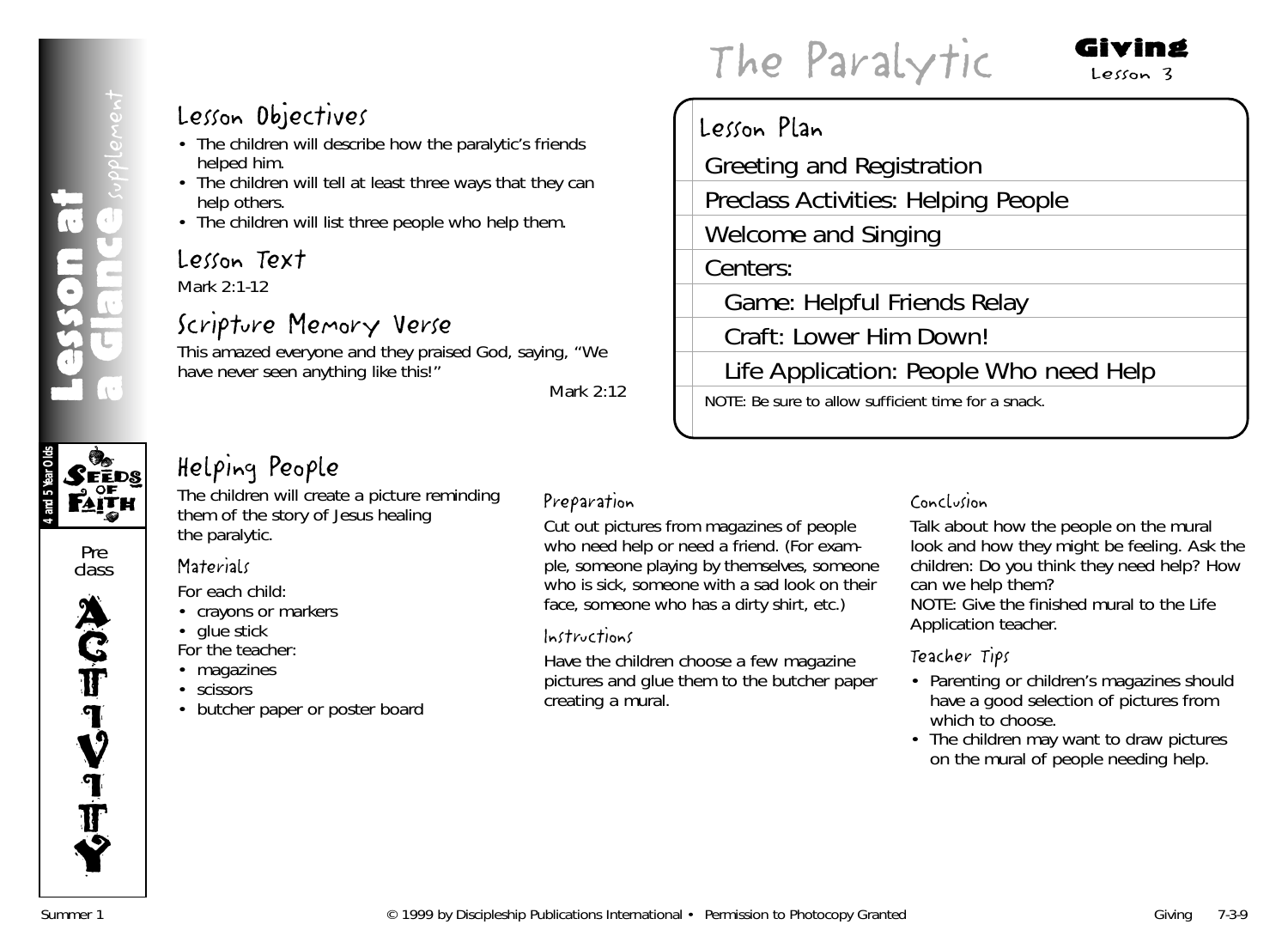The Paralytic  $Givin_3$ 





a

a

# Helpful Friends Relay

The children will act out how the paralytic's friends helped him get to Jesus.

## **Materials**

*For the teacher:*

- two dolls
- two hand towels
- masking tape
- *Reproducible Pages:*
- Page D, 2 copies for the teacher

# Preparation

- 1. Cut out the Jesus figures from the copies of Reproducible Page D.
- 2. To set up the game:
	- A. Place a long line of masking tape on the floor as a start/finish line for the children.
	- B. With masking tape make two simple houses on the floor about ten feet from the start/finish line. See Figure A.
	- C. Place one picture of Jesus on each house.
- 3. Familiarize yourself with the game.

# Instructions

- 1. Divide the children into two teams and have them make pairs within the teams.
- 2. Have each team line up at the starting line with their partner.
- 3. Give each team a doll and a towel.
- 4. At the signal the first pairs in each team must:
	- A. Place the doll on the towel.
	- B. Lift the towel, together, and walk to the house.
	- C. Pretend to climb a ladder to the top of the roof.
	- D. Put the doll down and pretend to dig a hole in the roof.
	- E. Pick the doll up and place it next to Jesus.
	- F. Pick up the doll and the towel and pretending that the doll is walking, walk back to the starting line.
	- G. Hand the towel and the doll to the next two team members who will repeat all of these steps.
- 5. Be sure that the children walk, not run.
- 6. The doll must remain safely on the towel.
- 7. If a pair drops the doll or runs, they must start over.

# Conclusion

Encourage the children for being great friends and helping the paralytic to find Jesus.

# Teacher Tips

- You may play the game again at the end of class if you need a time filler.
- You may choose to add background music during the game.
- If your children are confident with the memory verse you might have them say it on their way back to the starting line.









e

**extract** 

M

M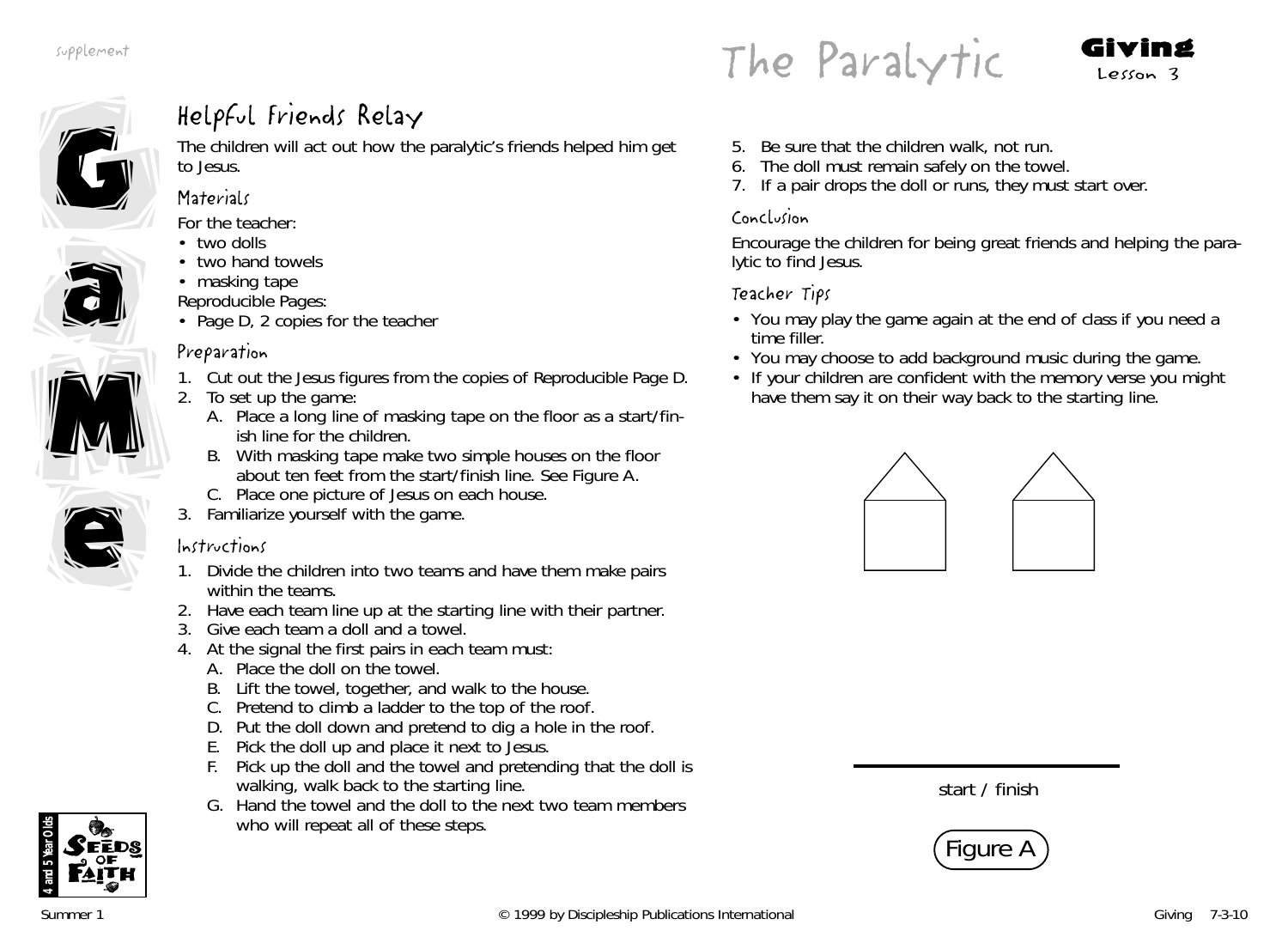supplement



# Lower Him Down!

The children will create a picture that will remind them of the paralytic that Jesus healed.

## **Materials**

*For each child:*

- 1 piece of construction paper
- glue stick
- crayons

*For the teacher:*

- colored construction paper
- scissors
- hole punch
- dental floss or heavy thread
- hole reinforcements (optional) *Reproducible Pages:*
- Page E, 1 copy for each child
- Page F, 1 copy for each child

## Preparation

- 1. Cut out the house pictures from the copies of Reproducible Page E.
- 2. Cut out the pictures and scripture text boxes from the copies of Reproducible Page F.
- 3. Prepare a "mat" for the paralytic picture as follows:
	- A. Cut a 1½" x 2½" piece of construction paper for each child.
	- B. Punch a hole at the bottom and top of the piece of paper within 1 /2" of the edges. See Figure A.
- 4. Cut an 18" piece of dental floss for each child.
- 5. Make a model of the craft following the instructions.

## Instructions

1. Show the children the model of the craft. Point out the different people in the picture, the paralytic, his friends, Jesus and the crowd. *What are the paralytic's friends doing on the roof of this house? Yes, they are helping him to get near Jesus so that he can be healed and walk again.*

- 2. Give each child a house and a piece of construction paper. Have the child glue the house onto the center of the construction paper. See Figure B.
- 3. Have the children prepare the pictures as follows:
	- A. Give the children the Jesus, crowd and the four friends pictures.
	- B. Have them glue the Jesus, crowd and the four friends pictures where indicated on the house picture.
	- C. Have the children color their pictures with crayons.
- 4. Have each child glue a scripture text box above the house. See Figure C.
- 5. Have the children prepare the paralytic picture as follows:
	- A. Give each child a piece of construction paper with the punched holes.
	- B. Have the children glue the paralytic picture to the construction paper. See Figure D.
	- C. Have the children color the paralytic picture and the mat.
- 6. Help the children add the paralytic to the picture as follows:
	- A. Punch two holes at the "X"s on the top and bottom of the house.
	- B. Help each child thread a piece of dental floss through the holes in the paralytic's mat and then through the holes in the house. See Figure E.
	- C. Tie the dental floss into a knot on the back of the paper.

## Conclusion

Have the children carefully move the paralytic up and down. Choose a child to retell the story using the craft.

## Teacher Tips

- Have the children draw extra people to fill the house with the crowd.
- Some of the older fives might want to try tying the dental floss by themselves.
- Use hole reinforcements on the mat to help the craft last longer.

**4 and 5 Year Olds**



The Paralytic  $Givin$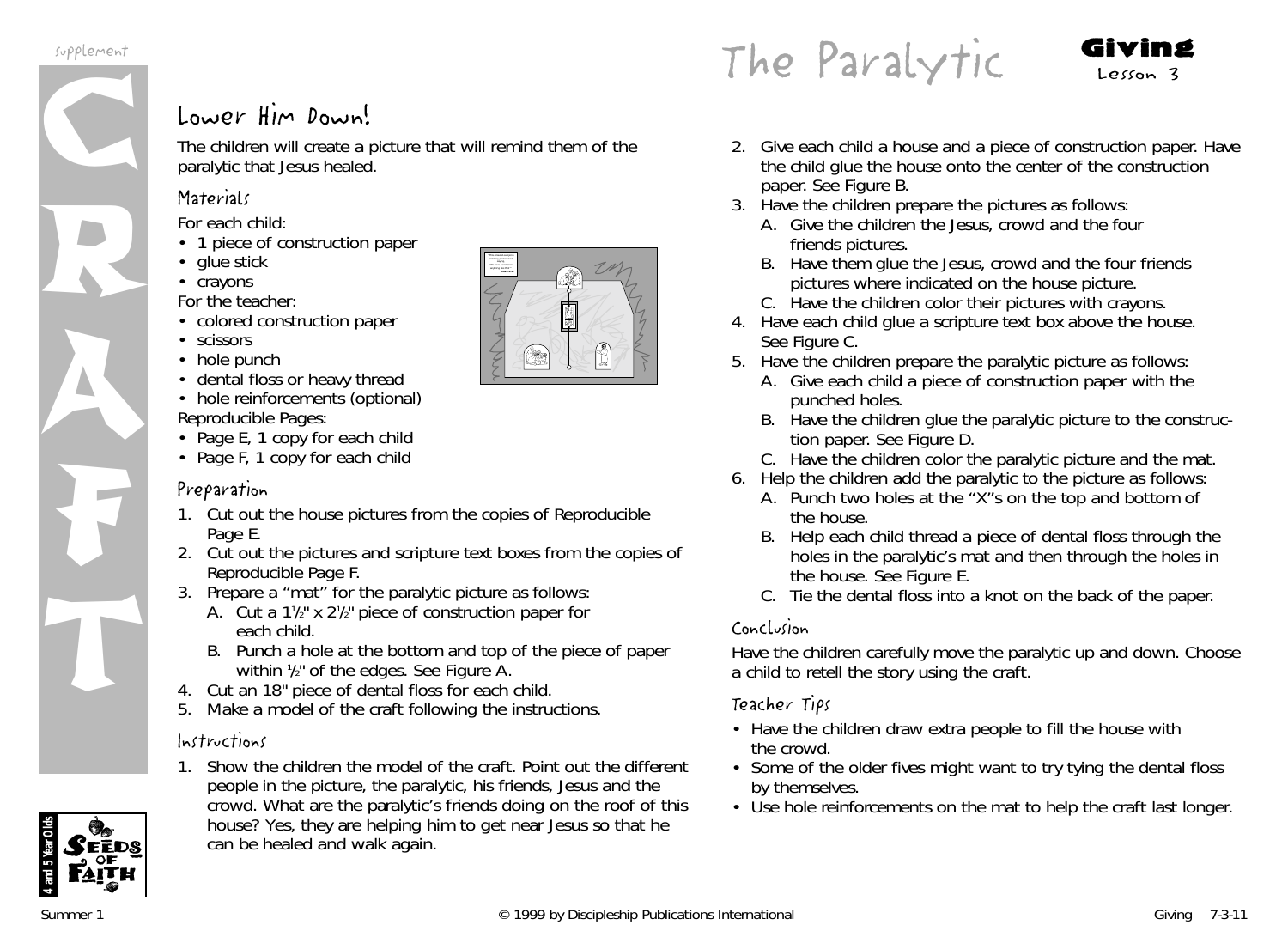





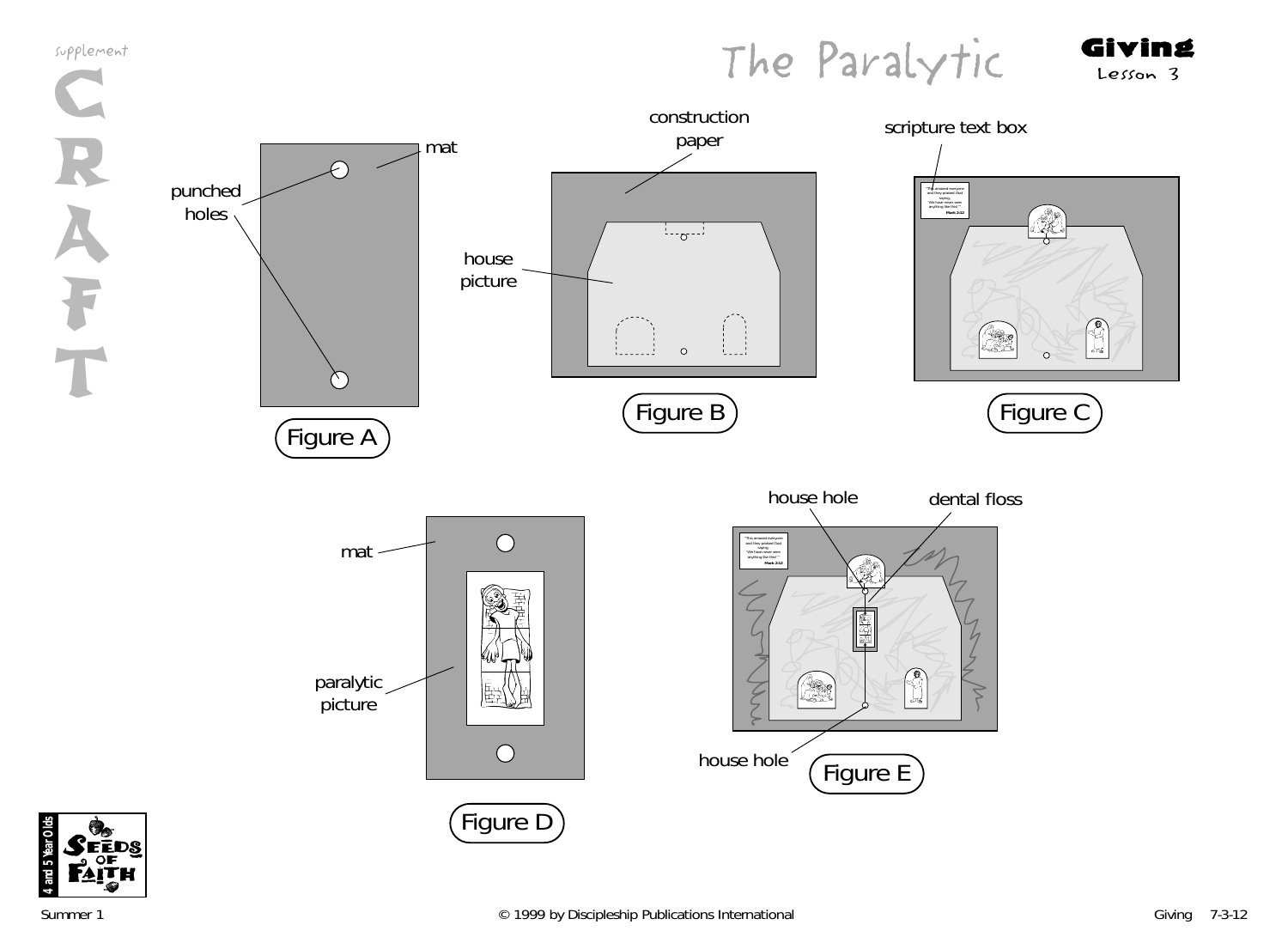supplement

 $\boldsymbol{\mathcal{L}}$ 

P

P

L

I

C

A

T

I

O

N

plement<br>Ife  $\sum_{\text{R}}$  Lesson 3

# People Who Need Help

The children will discuss different ways that they can help people.

# Scripture Memory Verse

This amazed everyone and they praised God, saying, "We have never seen anything like this!" *Mark 2:12*

# **Materials**

*For the teacher:*

- 2 paper plates
- 1 craft stick
- markers or crayons
- any other decorative items
- mural from the Preclass Activity
- stapler

# Preparation

- 1. Draw a happy face on the back of one plate and a sad face on the back of the other.
- 2. Staple the two plates together, back to back, with the craft stick in between like a lollipop. See Figure A.

# Instructions

- 1. Point to the mural and say to the children: *Look at these pictures. All of the people in these pictures need something. Let's figure out what they need.*
- 2. Give the plate faces to a child in the group.
- 3. Point to a person on the mural and ask the child with the plates what she thinks the person needs. *What do you think is wrong* with this person? Is she happy or sad? Have the child hold up the sad face. *How can we help her? How will she feel after we help her?* Have the child hold up the happy face.
- 4. Go through the pictures on the mural one at a time, discussing each picture and giving the plate faces to a different child each time.

# Scripture Memory Activity

Say the memory scripture to the children. Practice saying it all together in three different ways:

- Very excited.
- All holding hands.
- In groups of 4 (like the paralytic's friends) saying it one group at a time.

*What happened that amazed everyone?* (Jesus healed the man who couldn't walk.)

*The scripture says that the people praised God. Do you know what 'praised' means? If I praise a person I tell them how great they are. When we praise God it means that we tell him that we think he is great!*

# Conclusion

*When we help people it makes them happy and it makes us happy. It also makes God happy because it helps people to learn that he loves them. We want everyone to know that God loves them.*

Say a short prayer with the children praising God and asking him to make you and the children good helpers for other people.

# Teacher Tips

- Be ready to give the children ideas about what people in the pictures may need.
- Don't try to go over all of the faces on the mural if there are a lot of them.



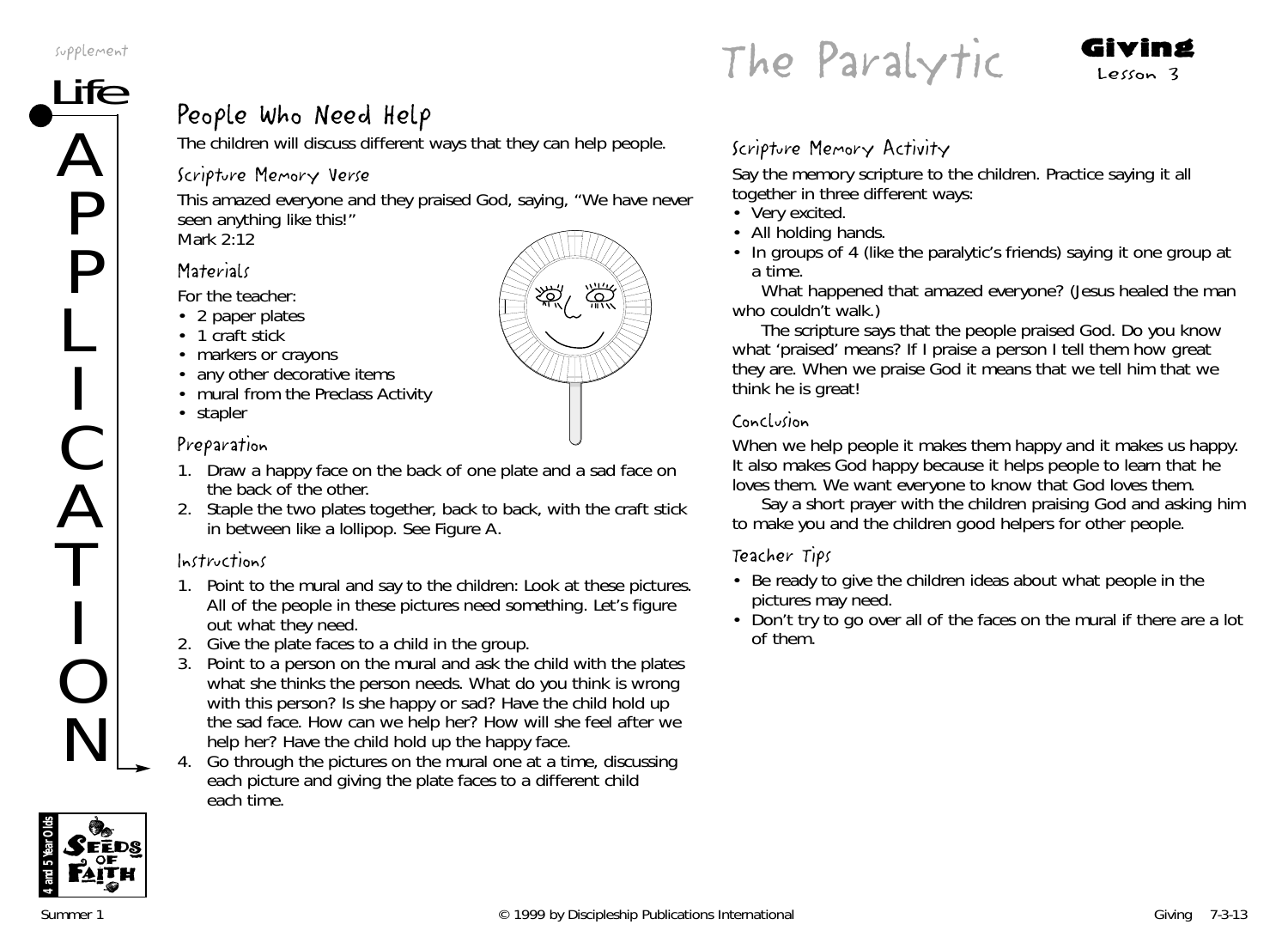







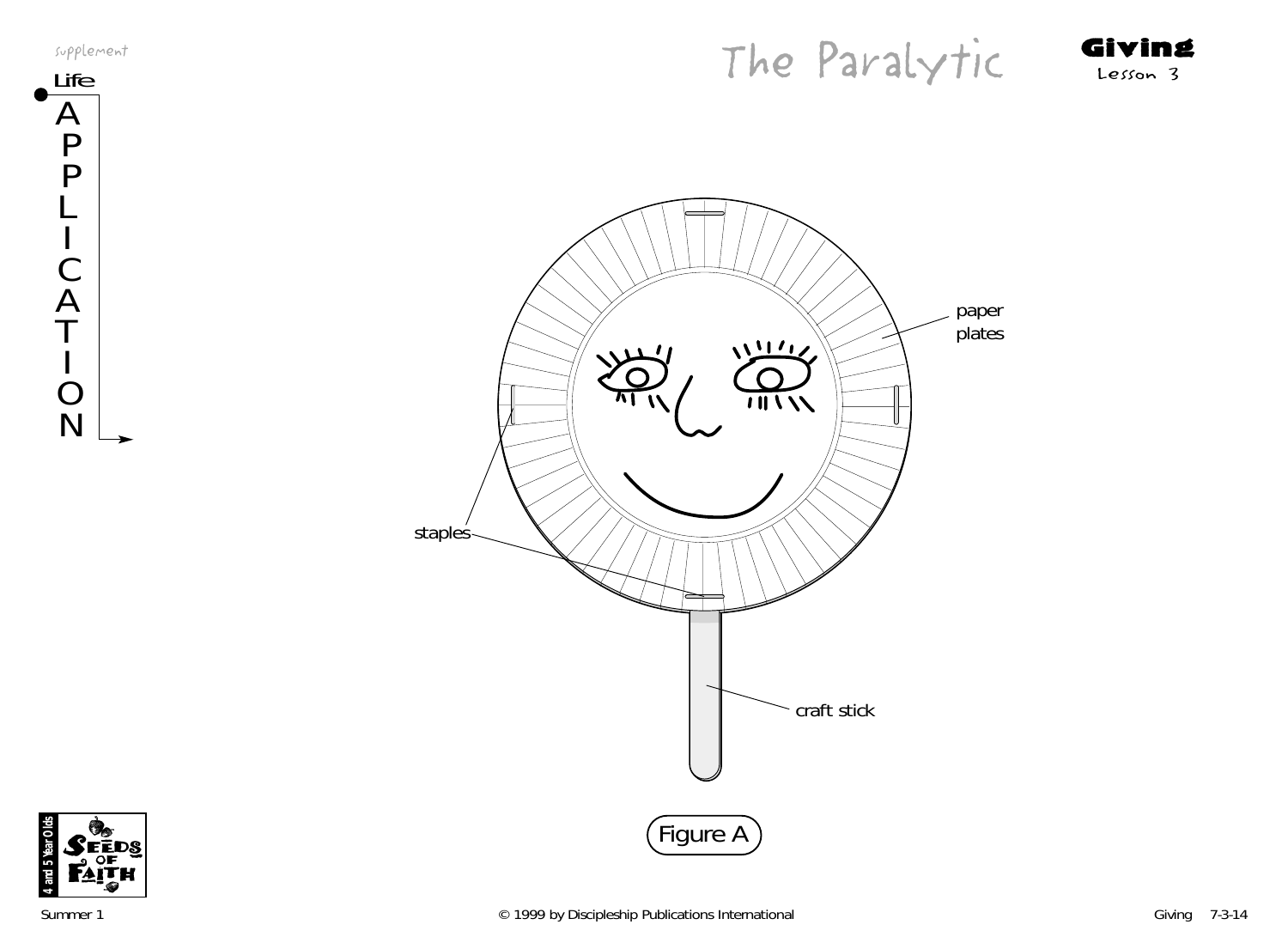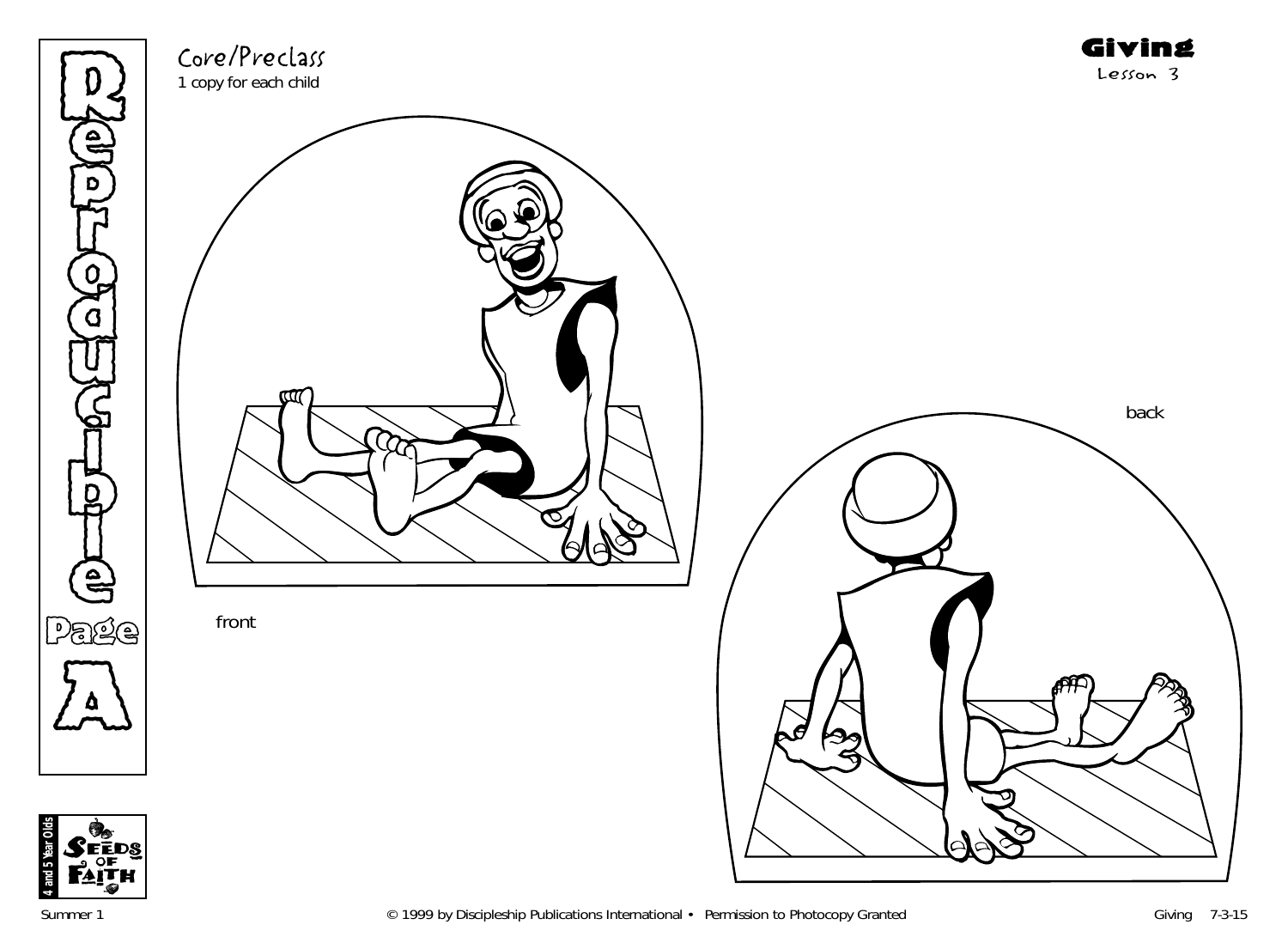Refer p **THE** ِ<br>م )<br>አ U  $\mathbb{G}% _{n}^{X}$ )<br>D to H l e Page **B** 

Core/Craft 1 copy for each child



Friends help!

\_\_\_\_\_\_\_\_\_\_\_\_

This amazed everyone and they praised God, saying, "We have never seen anything like this!" Mark 2:12

scripture text box

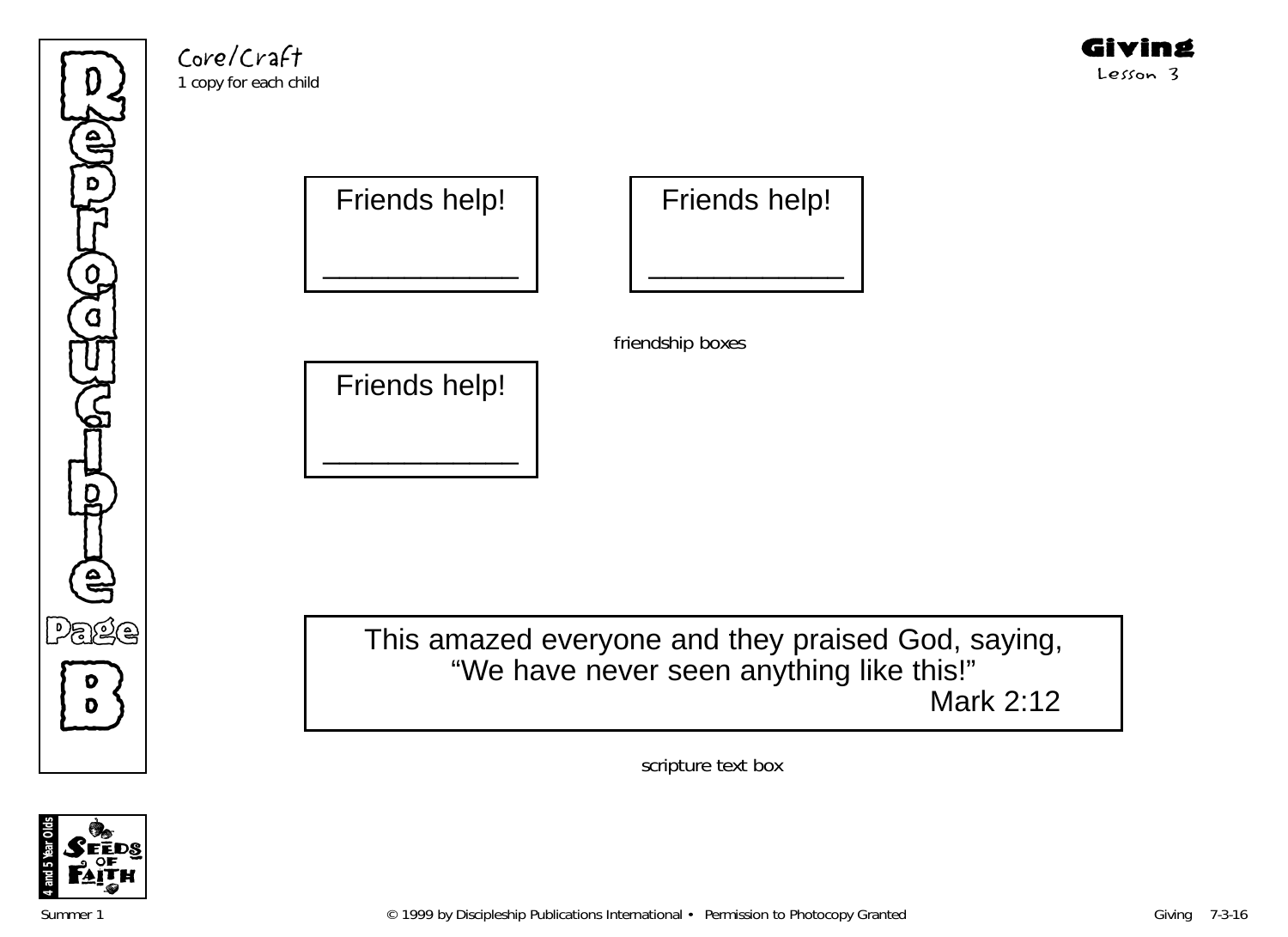

Core/Craft 1 copy for each child



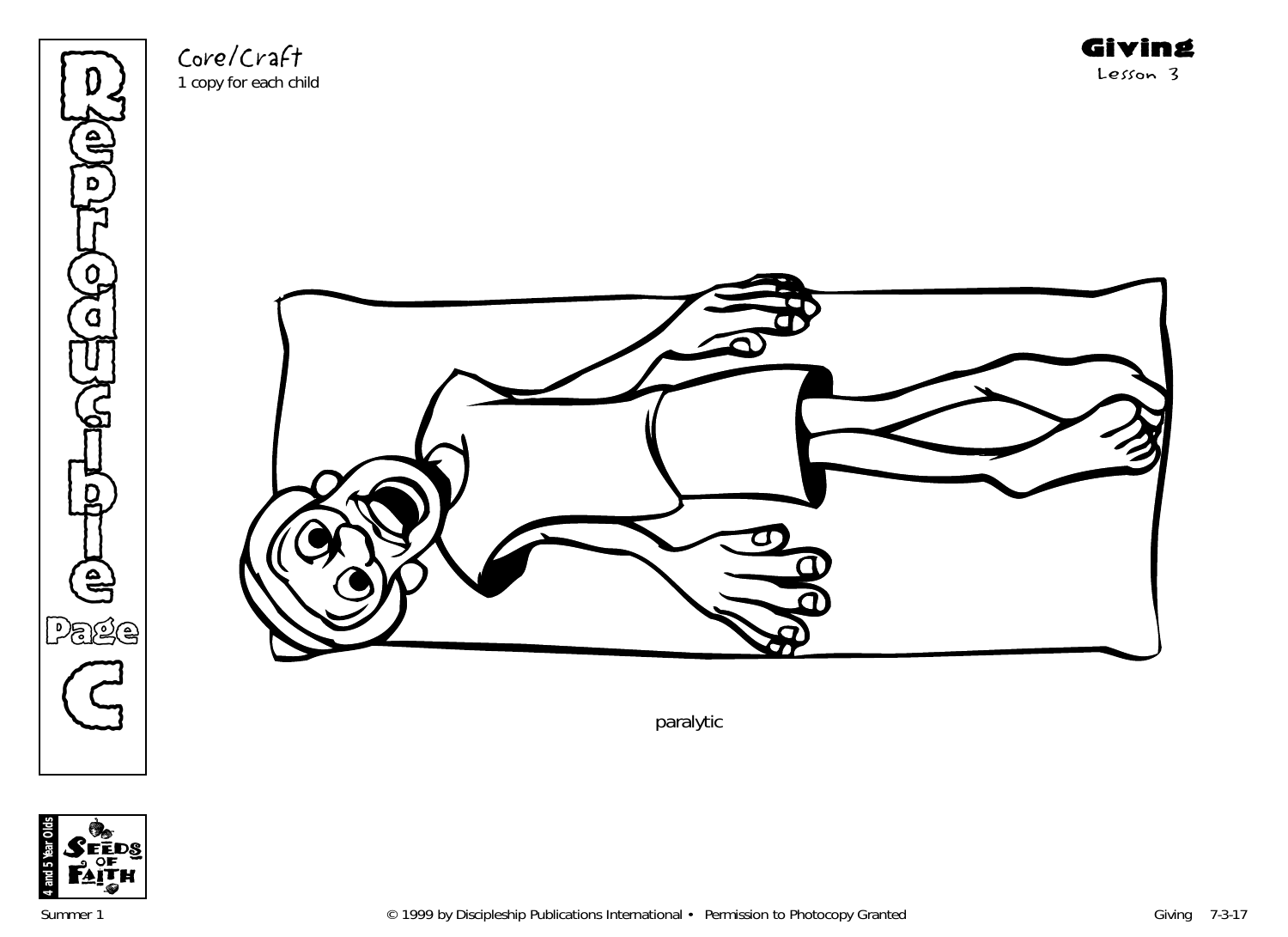

Supplement/Game

2 copies for the teacher



Jesus figure

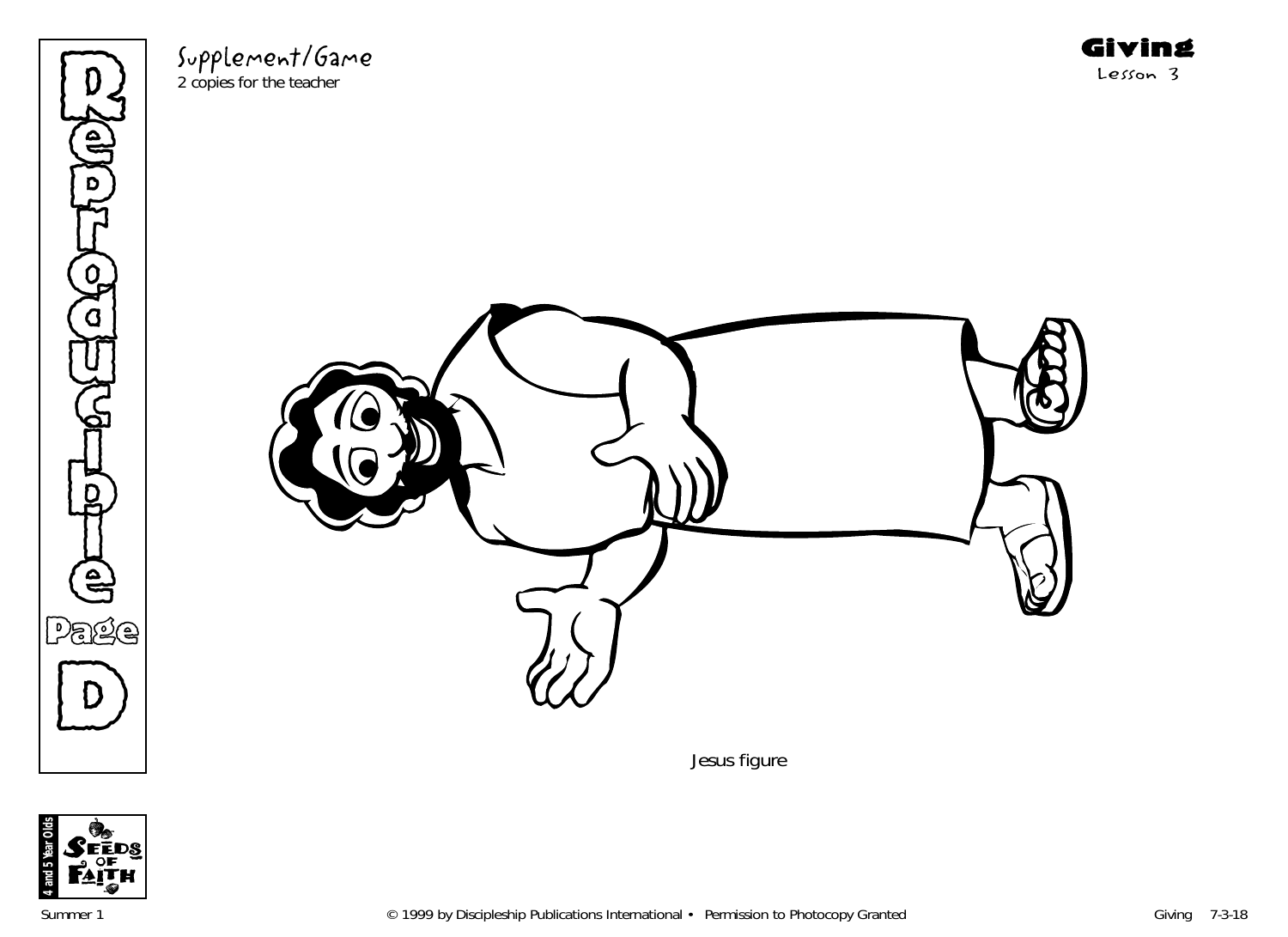

Supplement/Craft

1 copy for each child



**4 and 5 Year Olds**

Giving Lesson 3